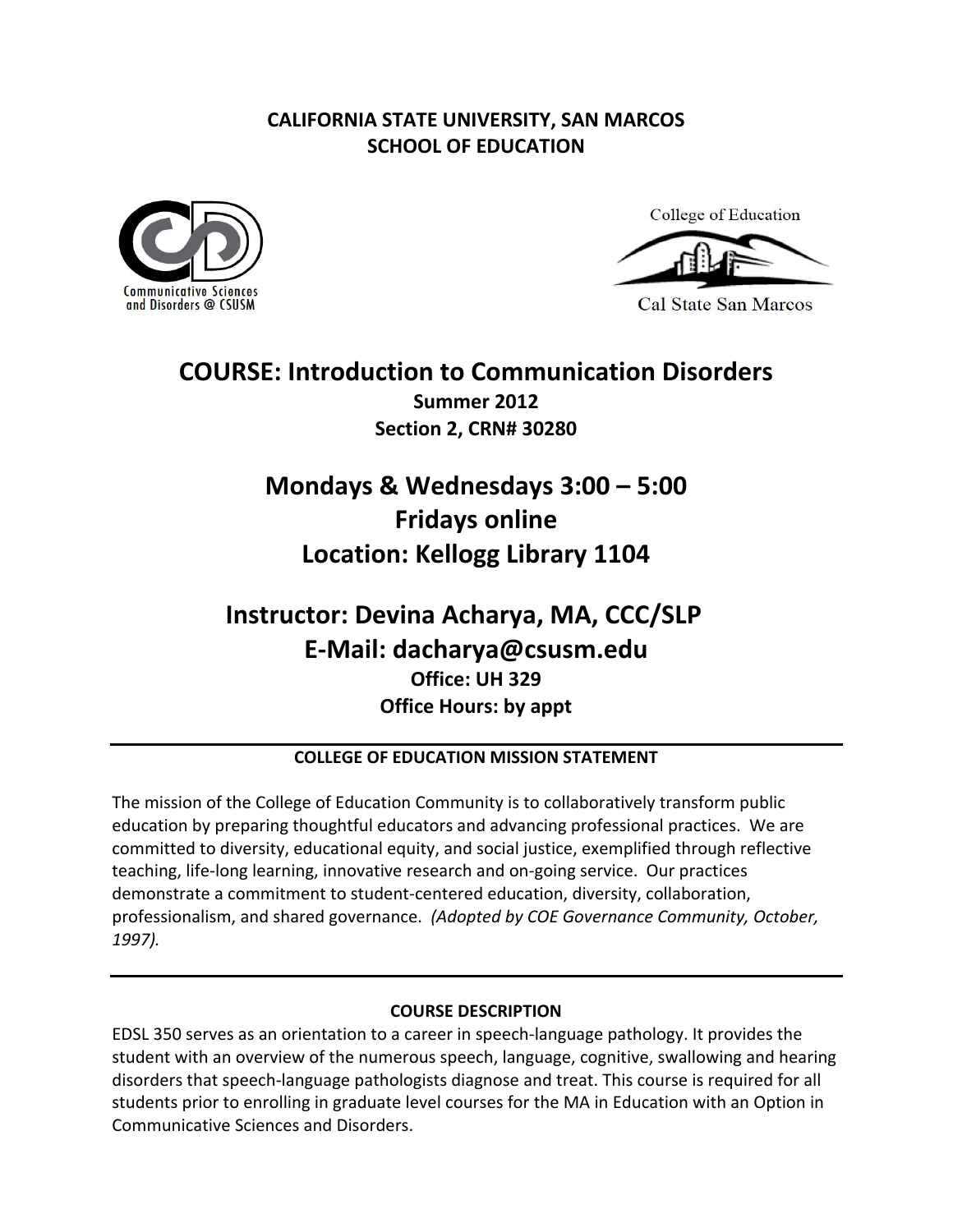#### **COURSE OBJECTIVES & LEARNING OUTCOMES**

Upon completion of the course, students should acquire the following skills:

+ Knowledge of basic principles of assessment and treatment of communication disorders

 + Understanding of various types of communication and swallowing disorders, including their nature, etiology and characteristics

 + Understanding of evidence‐based practice, including developing the skills to use empirical articles to inform practice in the field

+ Knowledge in the requirements for credentialing, licensure and certification

+ Initial problem solving of clinical cases

#### **REQUIRED TEXT**

  Owens, R., Metz, D. & Haas, A. (2007). *Introduction to Communication Disorders: A Lifespan Perspective* (4th Edition). Boston, MA: Pearson Education, Inc.

#### **COURSE REQUIREMENTS**

#### **1. Observation of Speech‐Language Pathologist (SLP) – 30 points**

 Observe a licensed and certified SLP for a minimum of 5 hours. Obtain verification of the hours with the clinician's signature and identifying information (ASHA and CA State licensure  numbers) using the form provided. Y*ou will have to provide this information to the State and* ASHA when you apply for licensure and CCCs – so make sure you get it. Written assignment should include the name of the clinician, site of observation and type of facility (e.g. school, clinic, hospital), the time and date of observation, and the setting within the facility. Your paper should include an outline of what you saw during the day. Following the outline, please write‐up an observation on one particular client that you observed. Note the following information: 1) age and gender of client; 2) diagnosed problem/disorder; 3) goals; 4) procedures/treatment administered. Then, describe the session that you saw with this client, including: goals worked on, how they were targeted, what activities/materials were used, how behavior was managed, types of feedback and reinforcement given, progress towards goals, attitude of client towards therapist and therapy. Finally, come back to a global view of your time in observation and do the following: 1) Describe 1‐2 significant events that struck you, and explain why they were of interest and how they impacted you; 2) describe the situation that surrounded the event(s) and what occurred between clinician/client; 3) how this observation impacted your learning and future practice, and 4) anything else that you found interesting or remarkable that you wish to share.

#### **2. Interview of SLP or client – 20 points**

 Speak with a practicing SLP (not the one you observed) in person or by phone and submit a written summary of your interview including the following information: 1) SLP's name and work setting; 2) his/her educational background; 3) the course of his/her career, including variety of work experiences; 4) how s/he entered the field of Communication Disorders; 5) perceived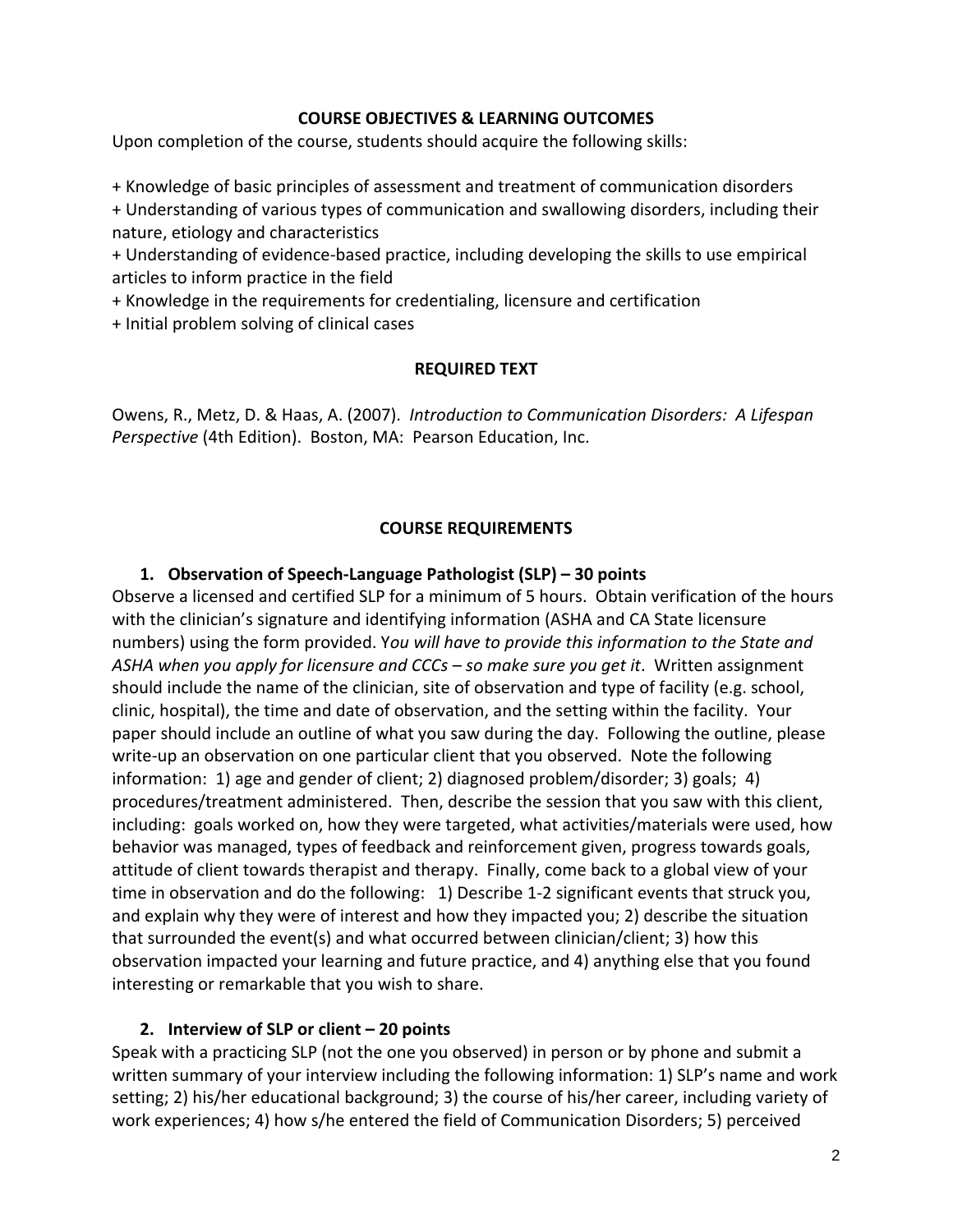advantages/disadvantages of this career and level of job satisfaction; 6) any particular populations or clients that have made an impact on him/her; 7) advice for a future SLP.

**OR** Speak with an individual of any age who has received services from an SLP (not the one you observed) and submit a written summary including the following information: 1) client's current age and age when services were received; 2) diagnosis; 3) description of treatment provided; 4) client's perception of problem prior to intervention and evaluation of benefits gained; 5) overall impact of disorder on the client's life; 6) client's personal opinion of interactions with SLPs.

#### **3. Celebrity report OR Media review ‐‐ 20 points**

 Choose a famous person with a publicized communication disorder. Submit a written report including the following: 1) cause and description of the disorder; 2) how it was diagnosed; 3) how it was treated; 4) the impact on the individual's personal life and public career; 4) an overview of the causes and prevalence of this disorder, existing treatment options and outcomes; 5) impact of this individual's experiences on the public awareness of the disorder and our profession. Please note the deadline for submitting the name of the individual. This is to  *prevent repetition. Please email me if you need help selecting an appropriate celebrity.*

*OR* Select a book or film in which one of the characters demonstrates a communication disorder. It may be fact‐ or fiction‐based. Submit a written report discussing the following: 1) description of the disorder; 2) response of the individual and other characters to the disorder; 3) impact of the disorder on the individual's life and decisions; 4) treatment received (if any) and its result; 5) your interpretation of how the individual's experiences might have been  different with any different intervention. *Please note the deadline for submitting the* book/movie title. This is to prevent repetition. Please email me if you need help selecting an *appropriate work.*

#### **4. Pop quizzes, groupwork (Team activity) – 10 points**

 The class will be divided into teams of approximately 5 students. Teams will complete various classroom activities such as pop quizzes and case studies together and report to the whole class. Points earned will be for all team members. All members are expected to participate and serve as spokespeople for their team throughout the semester.

#### **5. Public awareness project (Team activity) – 20 points**

 Select a communication disorder discussed in this course. With your team, produce a creative public service announcement describing the disorder, its impact on individuals and caregivers, importance of intervention and available treatment options. This could take the form of a brochure, poster, video, skit, or comic strip; other ideas are welcome.

 **TOTAL – 100 points**

#### **Grading Standards**

#### **Letter grade (percentage total points)**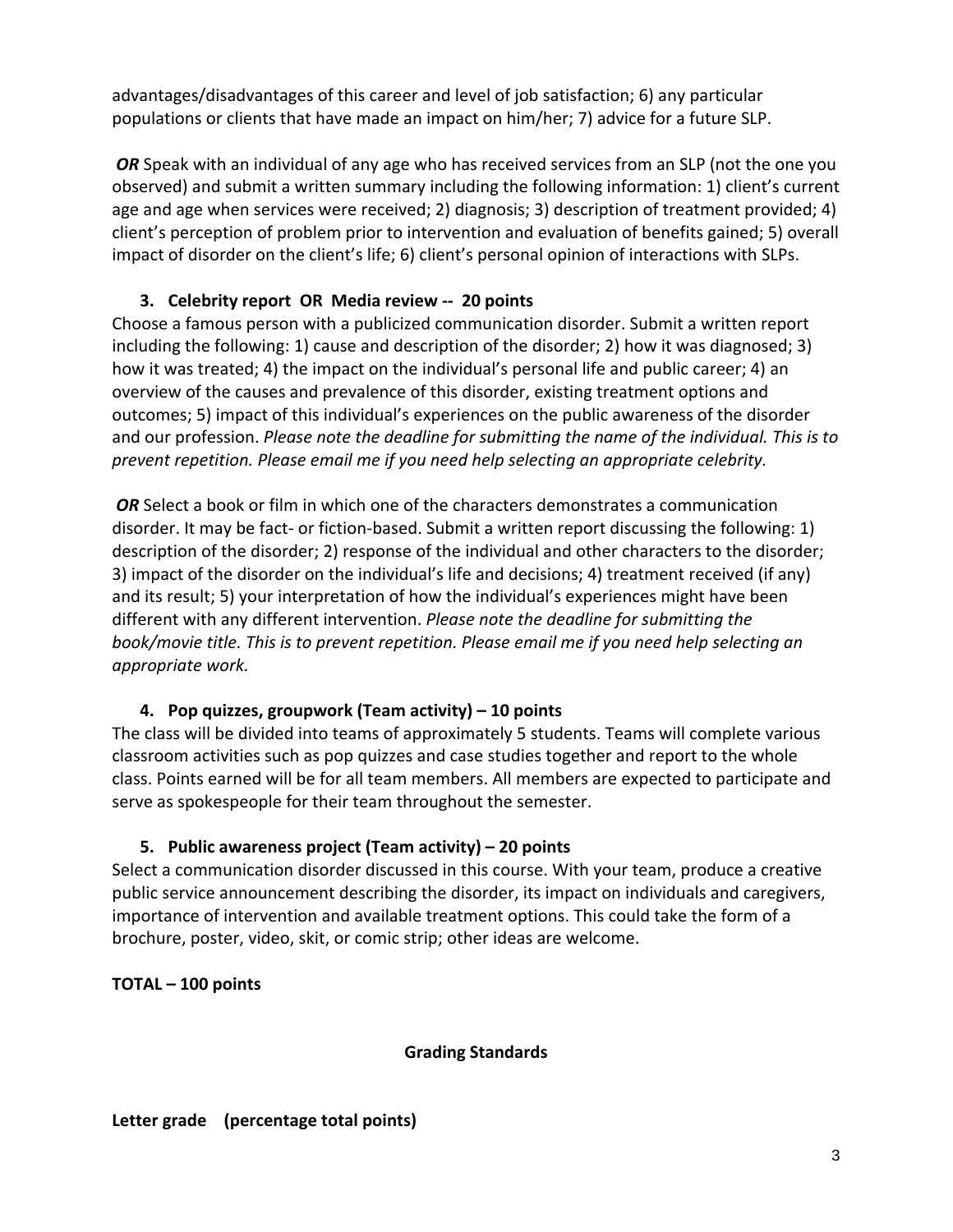| $A = 93$ and above      | $A = 90.00 - 92.99$ |                  |
|-------------------------|---------------------|------------------|
| $B_+ = 88.00 - 89.99$   | $B = 83 - 87.99$    | $B = 80-82.99$   |
| $C_{\pm}$ = 78.00-79.99 | $C = 73 - 77.99$    | $C = 70 - 72.99$ |
| $D_{+} = 68.00 - 69.99$ | $D = 63-67.99$      | $D = 60-62.99$   |
| $F = 59.99$ and below   |                     |                  |

 Students are expected to turn all work in when it is due. Work submitted late, but within one week of the due date will be reduced by one letter grade. Work received over one week late receives no credit. Your work will be graded on both content (detail, logic, synthesis of information, depth of analysis, etc) and mechanics (grammar, syntax, spelling, format, uniformity of citations, etc). You are entering into a professional career that requires mastery of the written language. You will be graded on such.

#### **All University Writing Requirement**

 Every course at the university must have a writing requirement of at least 2500 words. This requirement will be satisfied over multiple short writing assignments.

#### **CSUSM Academic Honesty Policy**

 "Students will be expected to adhere to standards of academic honesty and integrity, as outlined in the Student Academic Honesty Policy. All written work and oral presentation assignments must be original work. All ideas/materials that are borrowed from other sources must have appropriate references to the original sources. Any quoted material should give credit to the source and be punctuated with quotation marks.

 "Students are responsible for honest completion of their work including examinations. There will be no tolerance for infractions. If you believe there has been an infraction by someone in the class, please bring it to the instructor's attention. The instructor reserves the right to discipline any student for academic dishonesty in accordance with the general rules and regulations of the university. Disciplinary action may include the lowering of grades and/or the assignment of a failing grade for an exam, assignment, or the class as a whole."

 Incidents of Academic Dishonesty will be reported to the Dean of Students. Sanctions at the University level may include suspension or expulsion from the University.

#### **Plagiarism:**

 As an educator, it is expected that each student will do his/her own work, and contribute equally to group projects and processes. Plagiarism or cheating is unacceptable under any circumstances. If you are in doubt about whether your work is paraphrased or plagiarized see the Plagiarism Prevention for Students website http://library.csusm.edu/plagiarism/index.html. If there are questions about academic honesty, please consult the University catalog.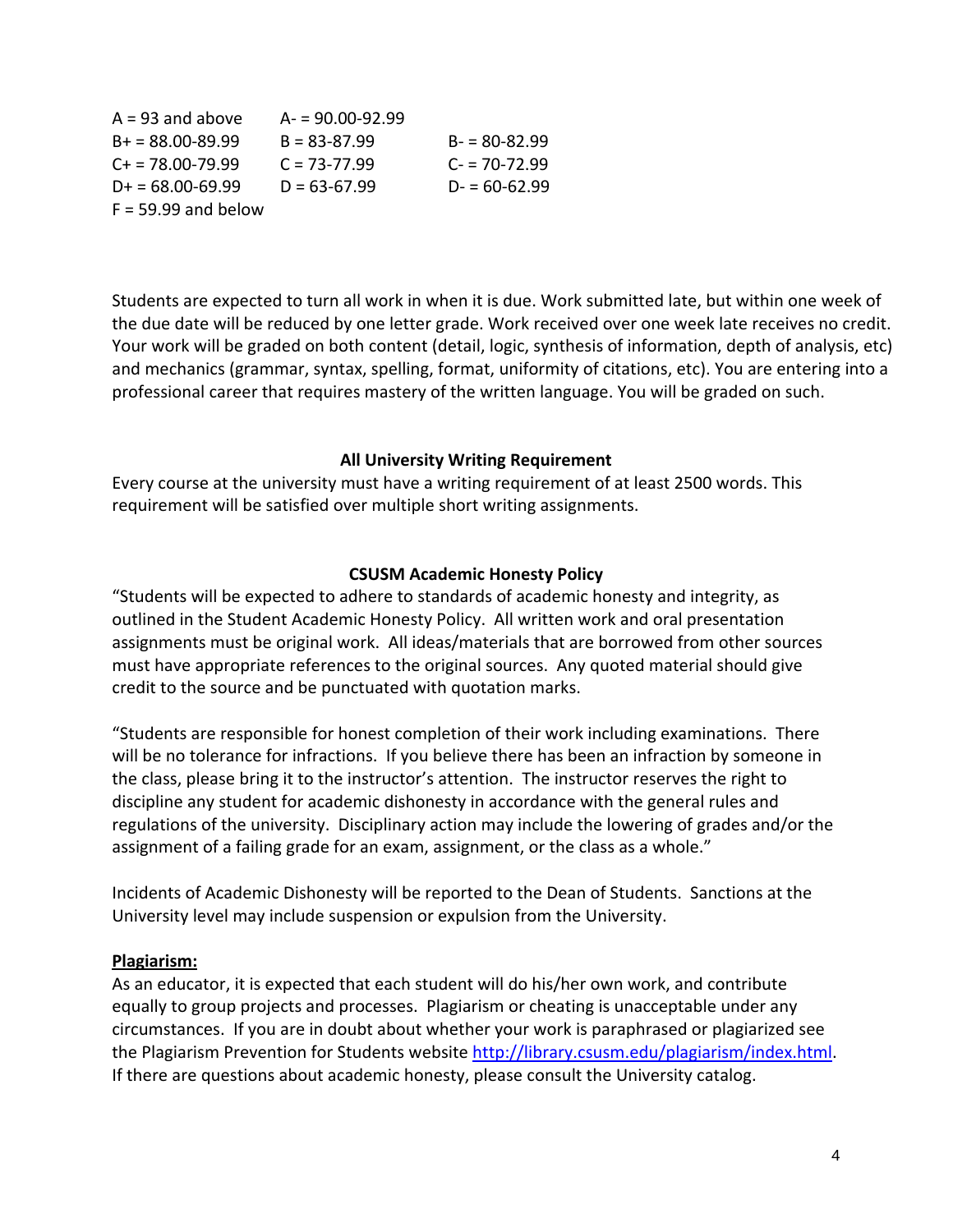#### **Electronic Communication Protocol:**

 Electronic correspondence is a part of your professional interactions. If you need to contact the instructor, e‐mail is often the easiest way to do so. It is my intention to respond to all received e‐mails in a timely manner. Please be reminded that e‐mail and on‐line discussions are a very specific form of communication, with their own nuances and etiquette. For instance, electronic messages sent in all upper case (or lower case) letters, major typos, or slang, often communicate more than the sender originally intended. With that said, please be mindful of all e‐mail and on‐line discussion messages you send to your colleagues, to faculty members in the School of Education, or to persons within the greater educational community. All electronic messages should be crafted with professionalism and care. Things to consider:

- Would I say in person what this electronic message specifically says?
- How could this message be misconstrued?
- Does this message represent my highest self?
- Am I sending this electronic message to avoid a face-to-face conversation?

 In addition, if there is ever a concern with an electronic message sent to you, please talk with the author in person in order to correct any confusion.

#### **School of Education Attendance Policy**

 Due to the dynamic and interactive nature of courses in the School of Education, all students are expected to attend all classes and participate actively. At a minimum, students must attend more than 80% of class time, or s/he may not receive a passing grade for the course at the discretion of the instructor. Individual instructors may adopt more stringent attendance requirements. Should the student have extenuating circumstances, s/he should contact the  instructor as soon as possible. *(Adopted by the COE Governance Community, December, 1997).*

#### **Students with Disabilities Requiring Reasonable Accommodations**

 Students with disabilities who require reasonable accommodations must be approved for services by providing appropriate and recent documentation to the Office of Disabled Student Services (DSS). This office is located in Craven Hall 4300, and can be contacted by phone at (760) 750‐4905, or TTY (760) 750‐4909. Students authorized by DSS to receive reasonable accommodations should meet with their instructor during office hours or, in order to ensure confidentiality, in a more private setting.